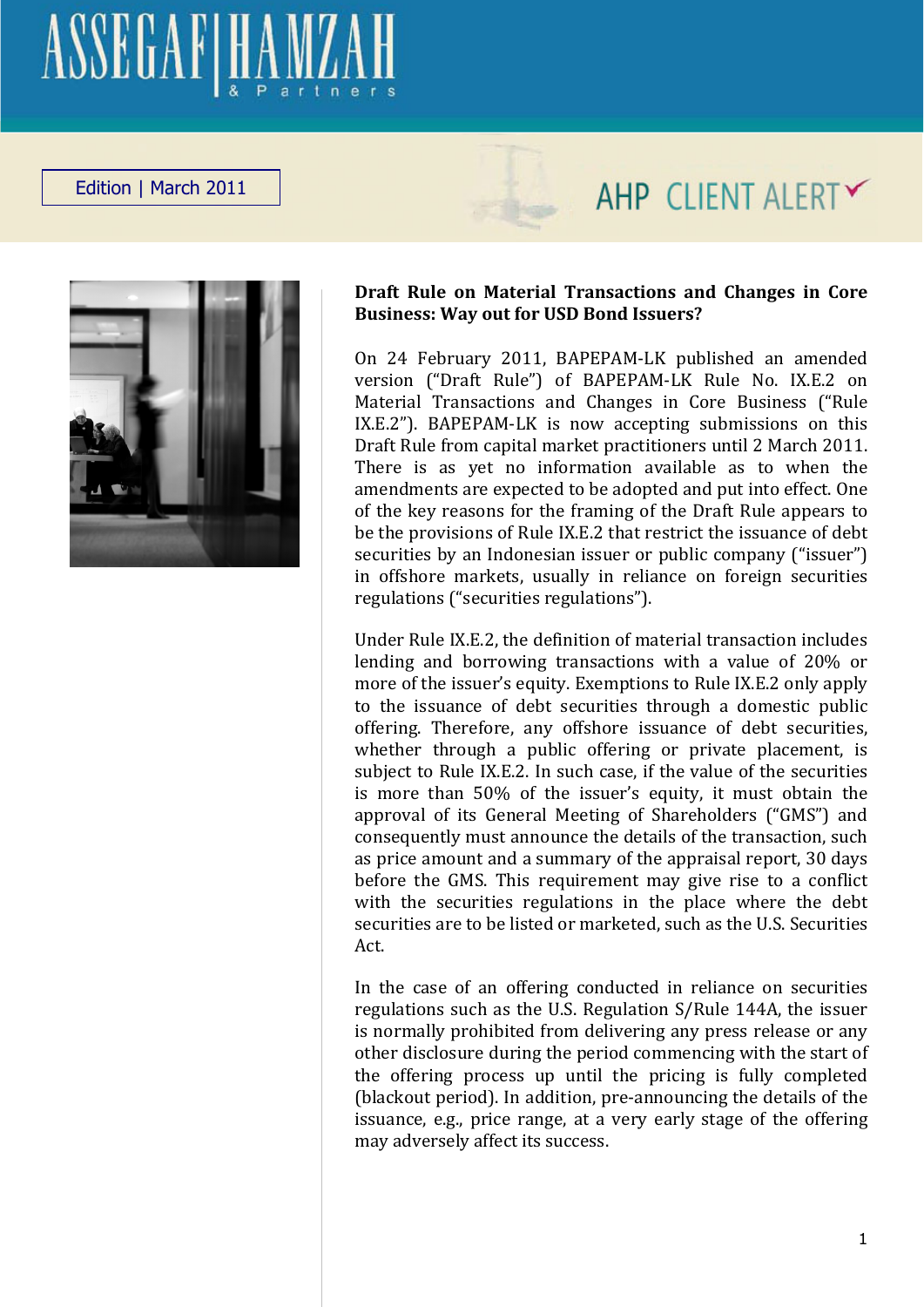# ASSEGAF HAMZA

## AHP CLIENT ALERTY

We will now discuss a number of material points of the Draft Rule and analyze the relevant legal issues:

### **A. Issuance of Material Offshore Debt Securities: A Possibility**

Under Rule IX.E.2, any material transaction with a value exceeding 50% of the issuer's equity must first be approved by the GMS. This includes the issuance of debt securities in offshore markets, whether through public offering or private placement. The issuer is also required to announce information on the proposed material transaction in the newspapers well before the GMS. In addition to violating the blackout restriction under the securities regulations, such an announcement prior to the GMS may be considered premature since at that time the pricing and amount of the debt securities have yet to be determined. Consequently the appraiser cannot prepare its report for inclusion in the announcement.

Under the Draft Rule, BAPEPAM‐LK has made the following exemptions to the information that must be disclosed:

- a. the particulars of the subscribers or purchasers of the debt securities;
- b. the total proceeds from the issuance of the debt securities;
- c. interest rate or yield; and
- d. summary of the appraiser's report.

Therefore, the announcement of the GMS only needs to provide the following information:

- a. an elaboration of the material transaction in the form of the issuance of debt securities;
- b. explanations, considerations and the rationale behind the proposed issuance of debt securities and its effect on the issuer's financials, which must be presented in a proforma financial statement reviewed by an independent accountant.

These new exemptions may resolve some of the problems that currently arise under Rule IX.E.2 as sensitive information such as pricing, amount and the appraisal report will no longer need to be disclosed. However, the pre-announcement requirement, regardless of its significance, still poses potential problems as counsel in the relevant jurisdiction may consider such announcement as tantamount to market conditioning. Now that significant information has been exempted, perhaps it may be apropos to question the precise significance of the pre-announcement and GMS approval requirements.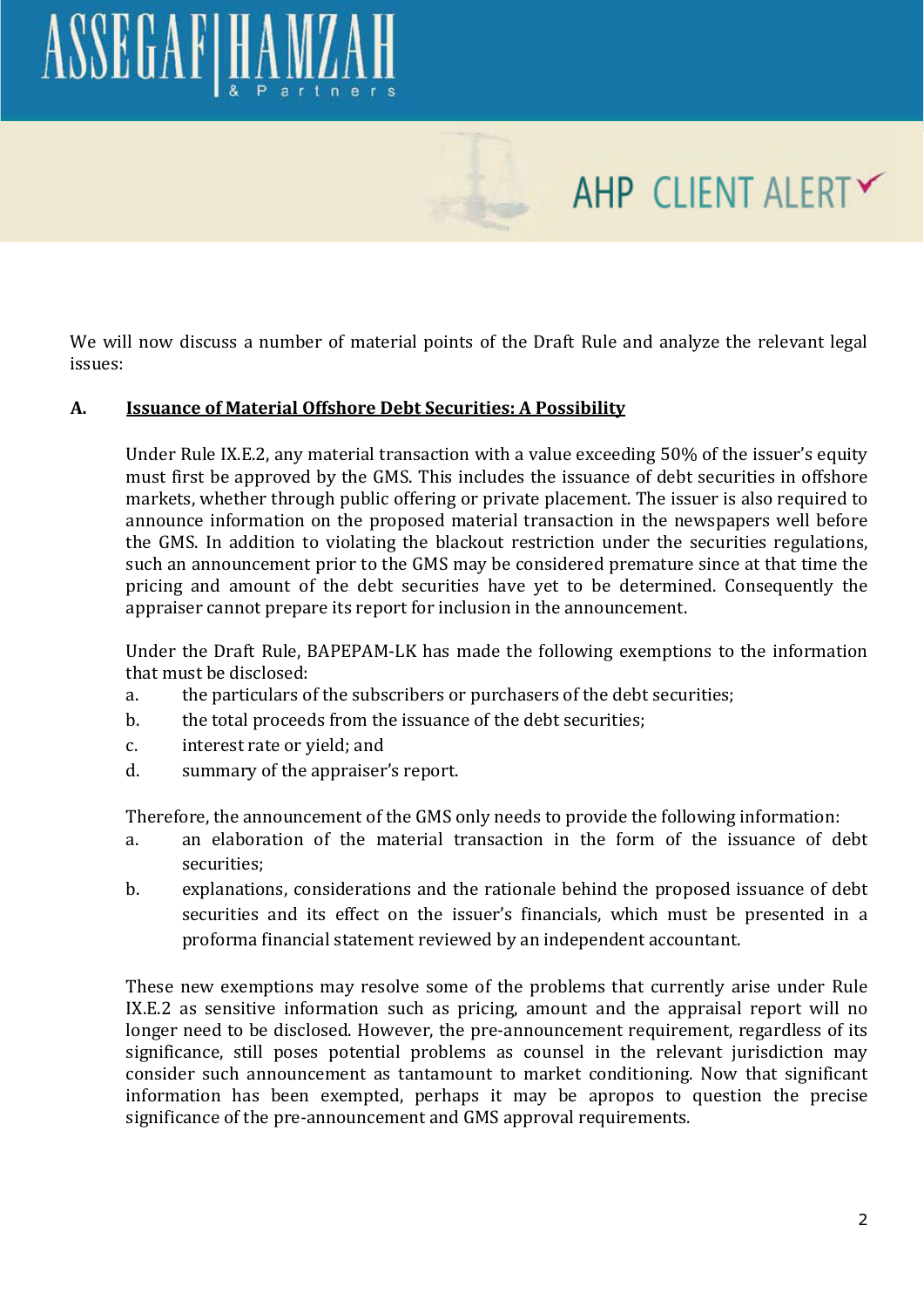

### AHP CLIENT ALERTY

The existing Rule IX.E.2 does not require GMS approval for a loan transaction, regardless of its value. Most offshore public offerings impose stringent disclosure requirements at a level generally more rigorous than in the case of loan transactions. Therefore, the issuance of offshore debt securities should at least enjoy the same complete exemption from being classified as a material transaction as a loan transaction under Rule IX.E.2.

### **B. New Definitions, Different Reach**

If adopted, the new Draft Rule will replace the term "subsidiary" in Rule IX.E.2 with the term "controlled company," which is defined as a company that is either directly or indirectly controlled by the issuers. "Control" means the ability to determine, either directly or indirectly, the management and/or policy of the issuer. This change broadens the application of this rule from a subsidiary that is 99% owned by the issuer to other direct or indirect subsidiaries insofar as the issuer controls them.

In addition, the Draft Rule defines "core business" as an activity stipulated in the issuer's articles of association and actually engaged in directly by the issuer. The addition of "directly" into the definition may adversely impact on an issuer as at present it may not engage in the businesses mentioned in its articles of association directly, but instead through a direct or indirect subsidiary(ies).

### **C. Additional Exemptions**

The Draft Rule also excludes four additional types of transaction from the definition of material transaction:

- 1. obtaining a loan directly from a local or offshore bank, venture capital or other financing institution;
- 2. pledging of collateral or extending a guarantee to a financial institution in respect of a loan obtained directly by the company or through any controlled company in which it holds at least 99% of the shares;
- 3. a material transaction by a bank in the form of a loan facility from the Indonesian central bank, or any other Government institution, with a value of more than 100% of the bank's own paid‐up capital, or in any other circumstances that may result in the restructuring of such bank by the relevant Government authority;
- 4. a material transaction by a company, other than a banking institution, that possesses negative net operational capital and net equity.